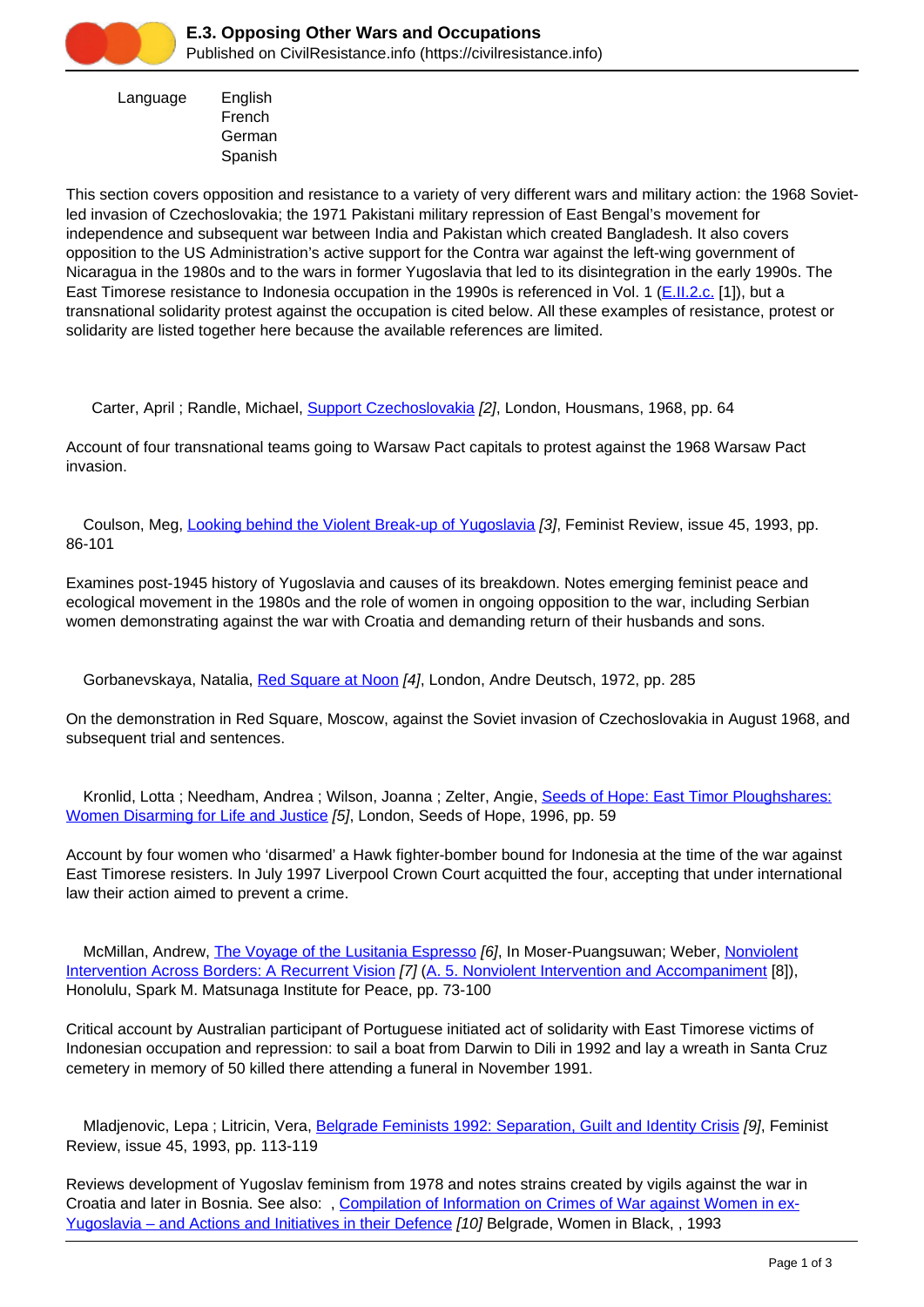

 Needham, Andrea, [The Hammer Blow: How 10 Women Disarmed a Warplane](https://civilresistance.info/biblio-item/2016/hammer-blow-how-10-women-disarmed-warplane) [11], London, Peace News Press, 2016, pp. 310

The book tells the story of how ten women disarmed a Hawk jet at the British Aerospace Warton site near Preston, in England in 1996, which was bound for genocide in East Timor and were acquitted.

[Operation Omega](https://civilresistance.info/biblio-item/1977/operation-omega), Operation Omega [12], In Hare; Blumberg, [Liberation without Violence: A Third Party](https://civilresistance.info/biblio-item/1977/liberation-without-violence-third-party-approach) [Approach](https://civilresistance.info/biblio-item/1977/liberation-without-violence-third-party-approach) [13] ([A. 5. Nonviolent Intervention and Accompaniment](https://civilresistance.info/section/introduction-nonviolent-action/5-nonviolent-intervention-and-accompaniment) [8]), London, Rex Collings, pp. 196-206

After Pakistani repression of the 1971 East Bengali independence movement and outbreak of the India-Pakistan war, a transnational team tried with some success to take relief supplies into East Bengal. Their aim was to provide practical aid to refugees and protest against Pakistani army repression. At the same time US activists blocked arms supplies to Pakistan (see also Taylor, [Blockade: A Guide to Nonviolent Intervention](https://civilresistance.info/biblio-item/1977/blockade-guide-nonviolent-intervention) [14] [\(E.3. Opposing Other](https://civilresistance.info/section/e-resistance-movements-against-specific-wars/e3-opposing-other-wars-and-occupations) [Wars and Occupations](https://civilresistance.info/section/e-resistance-movements-against-specific-wars/e3-opposing-other-wars-and-occupations) [15]) ).

Peace, Roger C., [A Call to Conscience: The Anti-Contra War Campaign](https://civilresistance.info/biblio-item/2012/call-conscience-anti-contra-war-campaign) [16], Manchester, University of Manchester Press, 2012, pp. 328

History of the 8 year anti-Contra campaign, its links in Nicaragua and its impact on deterring the US President from sending troops to oust the left-wing Sandanista government. See also on border monitoring: Griffin-Nolan, [Witness](https://civilresistance.info/biblio-item/1991/witness-peace-story-resistance) [for Peace: A Story of Resistance](https://civilresistance.info/biblio-item/1991/witness-peace-story-resistance) [17] ([A. 5. Nonviolent Intervention and Accompaniment](https://civilresistance.info/section/introduction-nonviolent-action/5-nonviolent-intervention-and-accompaniment) [8]) and shorter version in Moser-Puangsuwan; Weber, [Nonviolent Intervention Across Borders: A Recurrent Vision](https://civilresistance.info/biblio-item/2000/nonviolent-intervention-across-borders-recurrent-vision) [7] [\(A. 5. Nonviolent](https://civilresistance.info/section/introduction-nonviolent-action/5-nonviolent-intervention-and-accompaniment) [Intervention and Accompaniment](https://civilresistance.info/section/introduction-nonviolent-action/5-nonviolent-intervention-and-accompaniment) [8]), pp. 279-304.

Schweitzer, Christine, [Mir Sada: The Story of a Nonviolent Intervention that Failed](https://civilresistance.info/biblio-item/2000/mir-sada-story-nonviolent-intervention-failed) [18], In Moser-Puangsuwan; Weber, [Nonviolent Intervention Across Borders: A Recurrent Vision](https://civilresistance.info/biblio-item/2000/nonviolent-intervention-across-borders-recurrent-vision) [7] ([A. 5. Nonviolent Intervention and](https://civilresistance.info/section/introduction-nonviolent-action/5-nonviolent-intervention-and-accompaniment) [Accompaniment](https://civilresistance.info/section/introduction-nonviolent-action/5-nonviolent-intervention-and-accompaniment) [8]), Honolulu, Spark M. Matsunaga Institute for Peace, pp. 269-276

Attempt in 1993 to set up a transnational peace caravan in Sarajevo during the war in Bosnia.

 Schweitzer, Christine ; Johansen, Jorgen, [What Can Peace Movements Do?](https://civilresistance.info/biblio-item/2016/what-can-peace-movements-do) [19], Wahlenau, Irene Publishing, 2016, pp. 142

The authors examine how far peace movements can stop wars, summarizing a number of attempts to do so in the past – for example in the 1905 conflict between Norway and Sweden – as well as more recent better known movements: against the Vietnam War, and against the Iraq wars of both 1991 and 2003. Their case studies include the movement to resist US support for the Contras in Nicaragua in the 1980s, and the Women in White in Liberia 2002-2003.

Taylor, Richard K., [Blockade: A Guide to Nonviolent Intervention](https://civilresistance.info/biblio-item/1977/blockade-guide-nonviolent-intervention) [14], Maryknoll NY, Orbis Books, 1977, pp. 175

Account of how a nonviolent fleet of canoes and kayaks blocked Pakistani shipping at East Coast ports of the USA to oppose US support for Pakistan's repression in East Bengal. Part 2 is a manual for direct action.

See also:

 Maja Korac, [Linking Arms: Women and War in Post-Yugoslav States](https://civilresistance.info/biblio-item/1998/linking-arms-women-and-war-post-yugoslav-states) [20], (F.6. War and Women's Resistance [21]), for women's resistance to wars in ex-Yugoslavia.